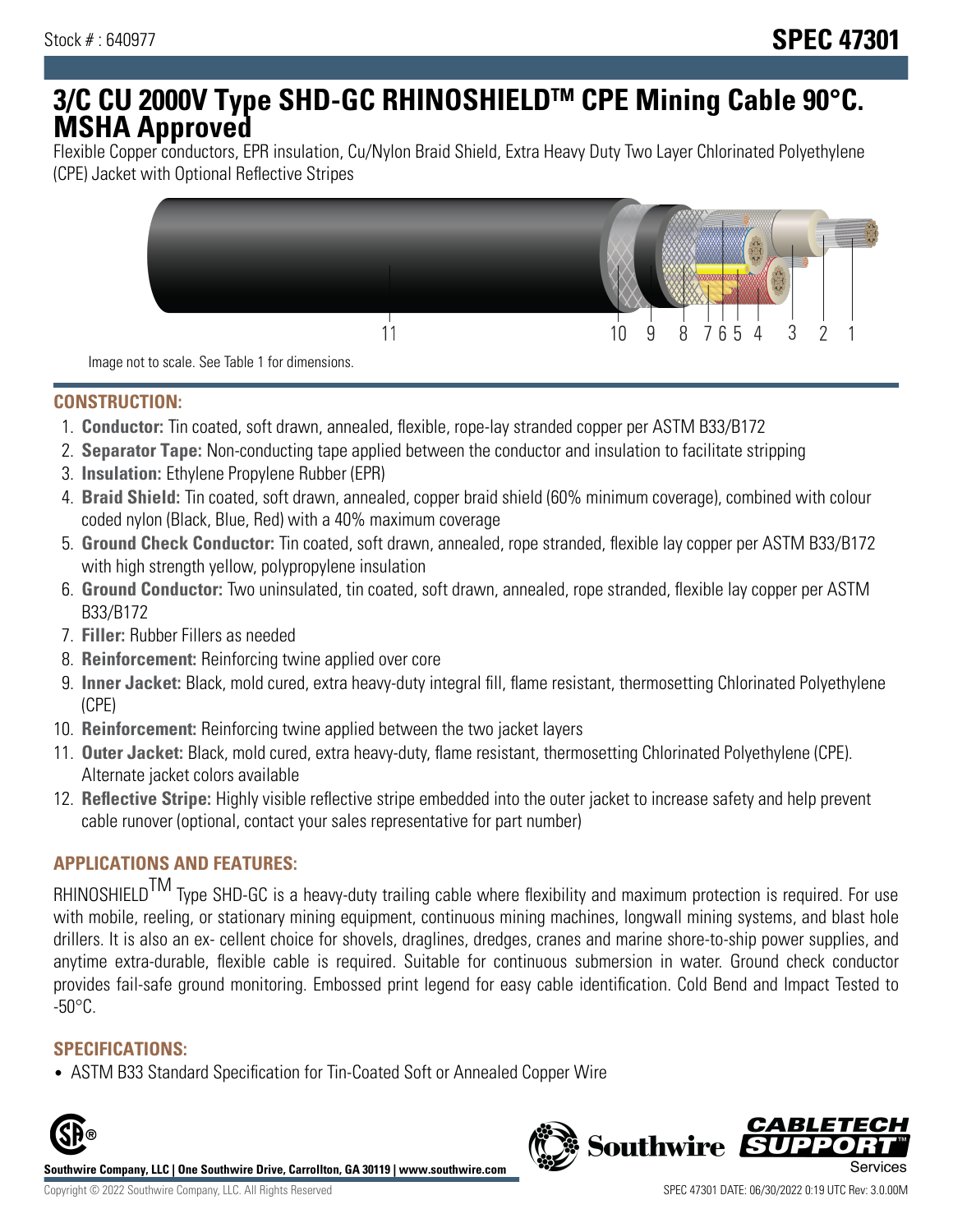- ASTM B172 Standard Specification for Rope-Lay-Stranded Copper Conductors Having Bunch-Stranded Copper Conductors
- ICEA S-75-381 Portable and Power Feeder Cables for Use in Mines
- CSA Listed File # LL65300 FT1, FT4, FT5 CSA C22.2, No. 96 Portable Power Cables
- MSHA listed: passes MSHA flame test
- Meets or exceeds ICEA requirements as applicable for ICEA S-75-381/NEMA WC 58, ASTM B-3

#### **SAMPLE PRINT LEGEND:**

SOUTHWIRE(R) RHINO(TM) BRAND CABLE XX AWG CU 3/C EPR TYPE SHD-GC 2000V -50C 90C SR CSA LL90458 FT1 FT4 FT5 MASTER-DESIGN P-07-KA140005-MSHA

**Southwire Company, LLC | One Southwire Drive, Carrollton, GA 30119 | www.southwire.com**